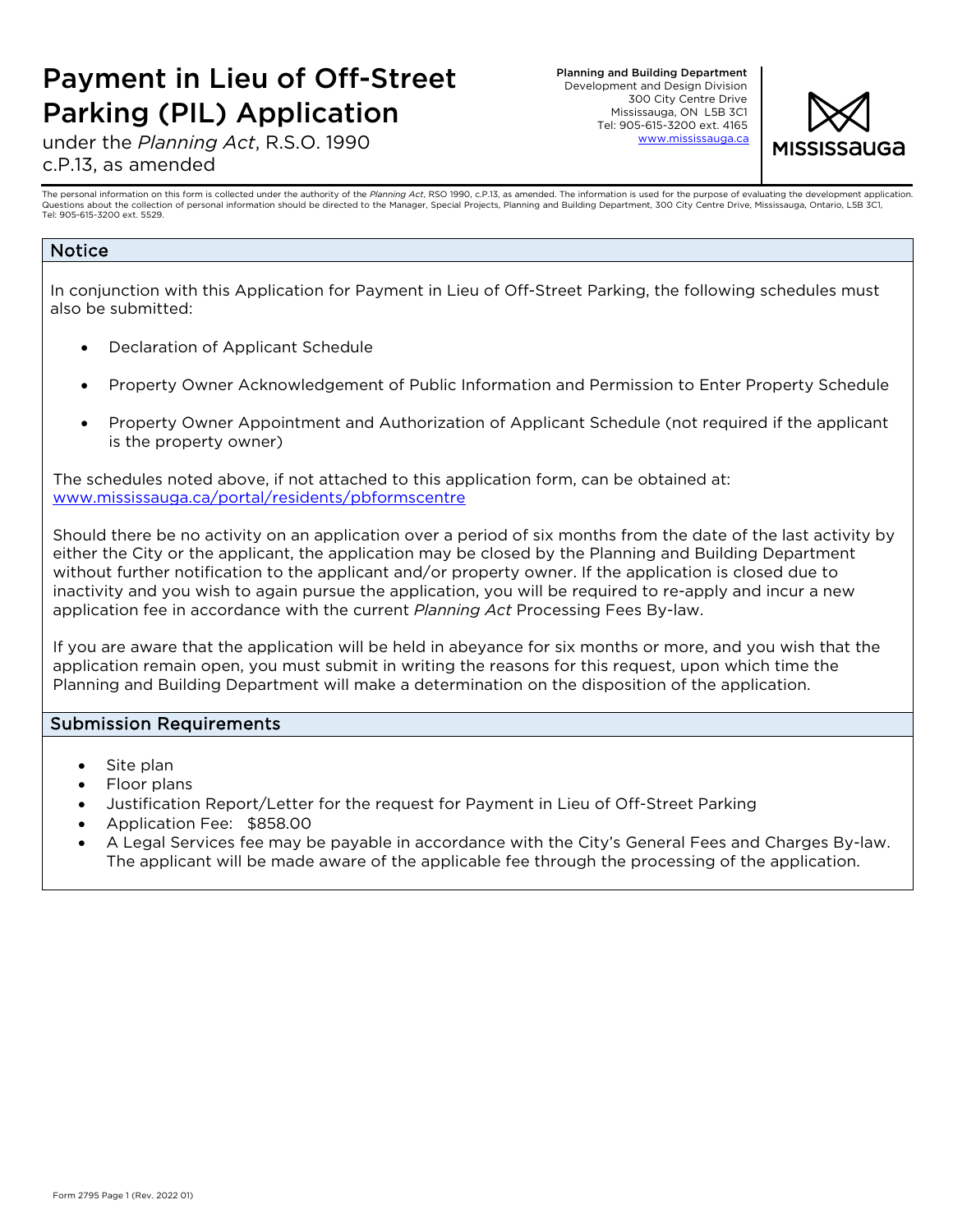# Payment in Lieu of Off-Street Parking (PIL) Application

under the *Planning Act*, R.S.O. 1990 c.P.13, as amended

Planning and Building Department Development and Design Division 300 City Centre Drive Mississauga, ON L5B 3C1 Tel: 905-615-3200 ext. 4165 www.mississauga.ca



| <b>Applicant Information</b>    |                                    |                         |
|---------------------------------|------------------------------------|-------------------------|
| <b>Name</b>                     | Company                            |                         |
|                                 |                                    |                         |
| Address                         | City                               | Province<br>Postal Code |
|                                 |                                    | <province></province>   |
| Email                           | Phone No.                          | Additional Phone No.    |
|                                 |                                    |                         |
| Applicant is:<br>Property Owner | Authorized Agent of Property Owner |                         |

| <b>Registered Property Owner Information</b> |           |                         |
|----------------------------------------------|-----------|-------------------------|
| Name                                         | Company   |                         |
|                                              |           |                         |
| Address                                      | City      | Postal Code<br>Province |
|                                              |           | <province></province>   |
| Email                                        | Phone No. | Additional Phone No.    |
|                                              |           |                         |

| <b>Property Information</b>     |
|---------------------------------|
| <b>Municipal Address</b>        |
|                                 |
|                                 |
| Legal Description               |
|                                 |
|                                 |
| <b>General Location of Site</b> |
|                                 |
|                                 |
| Lot Area (ha)                   |
|                                 |
|                                 |

### Project Information

Provide details why an Application for Payment in Lieu of Off-Street Parking is being submitted. *(e.g. Change of use from office to restaurant which will require more on-site parking.)*